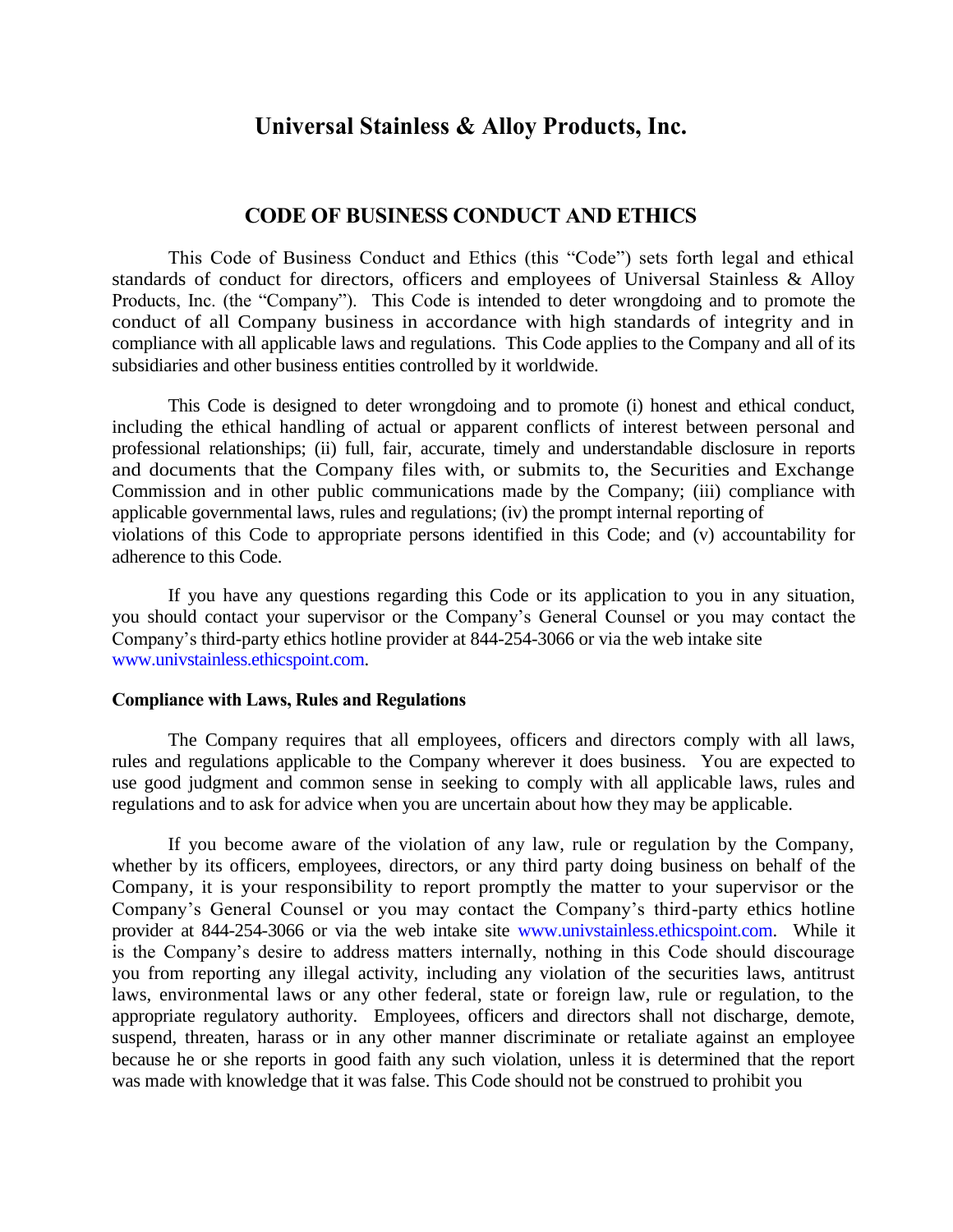from testifying, participating or otherwise assisting in any local, state or federal administrative, judicial or legislative proceeding or investigation.

# **Conflicts of Interest**

Employees, officers and directors must act in the best interests of the Company. You must refrain from engaging in any activity or having a personal interest that presents a "conflict of interest." A conflict of interest occurs when your personal interest interferes, or appears to interfere, with the interests of the Company. A conflict of interest can arise whenever you, as an officer, director or employee, take action or have an interest that prevents you from performing your Company duties and responsibilities honestly, objectively and effectively.

For example:

- No employee, officer or director shall perform services as a consultant, employee, officer, director, advisor or in any other capacity for, or have a financial interest in, a competitor of the Company, other than immaterial services performed by Employees who are not Directors, Officers or in management or administrative positions, or services performed at the request of the Company, and other than a financial interest representing less than one percent (1%) of the outstanding shares of a publicly-held company; and
- No employee, officer or director shall use his or her position with the Company to influence a transaction with a supplier or customer in which such person has any personal interest, other than a financial interest representing less than one percent (1%) of the outstanding shares of a publicly-held company.

It is your responsibility to disclose any material transaction or relationship that reasonably could be expected to give rise to a conflict of interest to the General Counsel or, if you are an executive officer or director, to the Board of Directors, who, in either case shall be responsible for determining whether such transaction or relationship constitutes a conflict of interest.

Directors. Directors must not:

- Perform services as a consultant, employee, officer, director, advisor or in any other capacity, or permit any close relative to perform services as an officer or director, for a direct competitor of the Company;
- Have, or permit any close relative to have, a financial interest in a direct competitor of the Company, other than an investment representing less than one percent (1%) of the outstanding shares of a publicly-held company;
- Use his or her position with the Company to influence any decision of the Company relating to a contract or transaction with a supplier or customer of the Company if the director or a close relative of the director: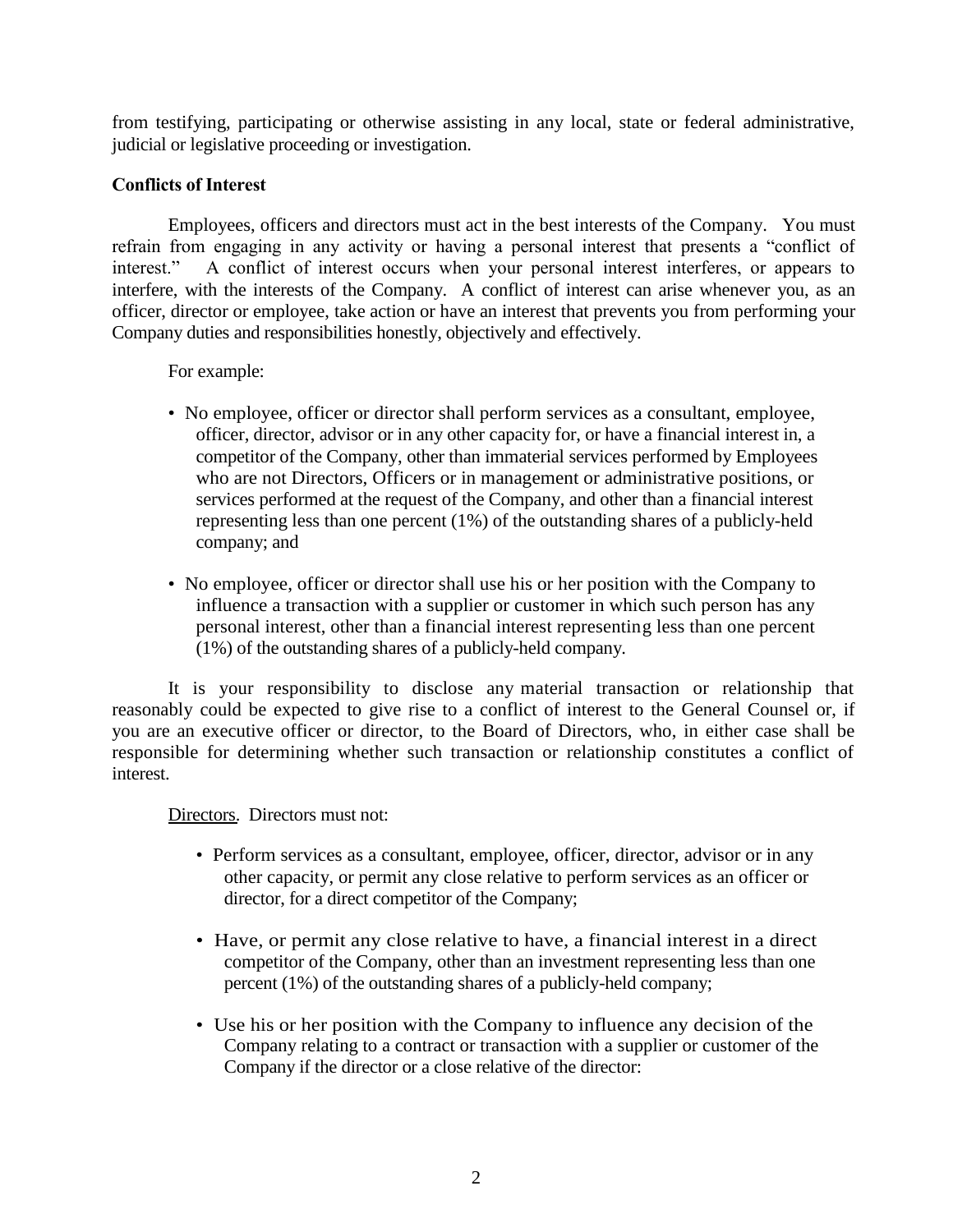- Performs services as a consultant, employee, officer, director, advisor or in any other capacity for such supplier or customer; or
- Has a financial interest in such supplier or customer, other than an investment representing less than one percent (1%) of the outstanding shares of a publicly-held company;
- Supervise, review or influence the job evaluation or compensation of a member of his or her immediate family; or
- Engage in any other activity or have any other interest that the Board of Directors of the Company determines to constitute a conflict of interest.

A "close relative" means a spouse, dependent child or any other person living in the same home with the employee, officer or director. "Immediate family" means a close relative and a parent, sibling, child, mother- or father-in-law, son- or daughter-in-law or brother- or sister-inlaw. A "significant customer" is a customer that has made during the Company's last full fiscal year, or proposes to make during the Company's current fiscal year, payments to the Company for property or services in excess of one percent  $(1\%)$  of (i) the Company's consolidated gross revenues for its last full fiscal year or (ii) the customer's consolidated gross revenues for its last full fiscal year. A "significant supplier" is a supplier to which the Company has made during the Company's last full fiscal year, or proposes to make during the Company's current fiscal year, payments for property or services in excess of one percent (1%) of (i) the Company's consolidated gross revenues for its last full fiscal year or (ii) the customer's consolidated gross revenues for its last full fiscal year.

It is your responsibility to disclose any material transaction or relationship that reasonably could be expected to give rise to a conflict of interest to the General Counsel or, if you are an executive officer or director, to the Board of Directors, who shall be responsible for determining whether such transaction or relationship constitutes a conflict of interest.

# **Insider Trading**

Employees, officers and directors who have material non-public information about the Company or other companies, including our suppliers and customers, as a result of their relationship with the Company are prohibited by law and Company policy from trading in securities of the Company or such other companies, as well as from communicating such information to others who might trade on the basis of that information. To help ensure that you do not engage in prohibited insider trading and avoid even the appearance of an improper transaction, the Company has adopted an Insider Trading Policy, which is available and may be obtained by contacting the General Counsel.

If you are uncertain about the constraints on your purchase or sale of any Company securities or the securities of any other company that you are familiar with by virtue of your relationship with the Company, you should consult with the Company's General Counsel before making any such purchase or sale.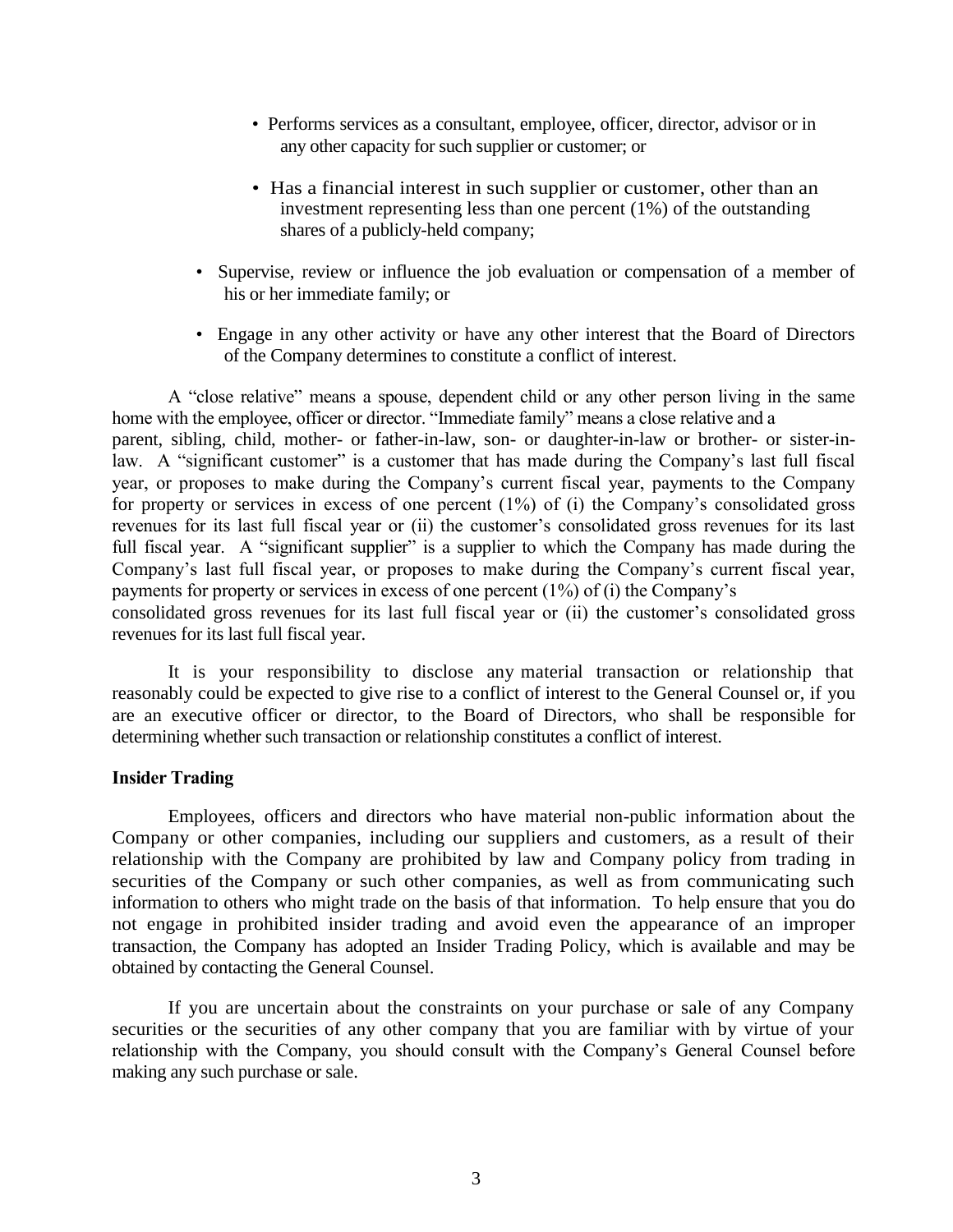# **Combating Human Trafficking**

USAP and its employees are specifically prohibited from engaging in human trafficking activities which include the following: Engaging in severe forms of human trafficking during the period of performance of any applicable contract; Procuring commercial sex acts during the period of performance of any applicable contract; Using forced labor in the performance of any applicable contract; Destroying, concealing, confiscating, or otherwise denying access by an employee to the employee's identity documents, such as passports or driver's licenses; Using misleading or fraudulent recruitment practices during the recruitment of employees such as failing to disclose basic information or making material misrepresentations regarding the key terms and conditions of employment, including wages and fringe benefits, the location of work, living conditions and housing, any significant costs to be charged to the employee, and, if applicable, the hazardous nature of the work; Using recruiters that do not comply with local labor laws, and charging "recruitment fees" to employees; Failing to provide or reimburse return transportation costs upon the end of employment for employees who were brought into a country for the purpose of working on a U.S. government contract or subcontract; Providing or arranging housing that fails to meet the host country and safety standards; If required by law or contract, failing to provide a written employment contract, recruitment agreement, or similar work paper in a language the employee understands at least five days before the employee parts from his or her country of origin. Actions that may be taken against employees, agents or subcontractors for violations of any of the foregoing and may include but are not limited to, removal from any applicable contract, reduction in benefits, or termination of employment.

# **Confidentiality**

Employees, officers and directors must maintain the confidentiality of confidential information entrusted to them by the Company or other companies, including our suppliers and customers, except when disclosure is authorized by a supervisor or is legally mandated. Unauthorized disclosure of any confidential information is prohibited. Additionally, employees should take appropriate precautions to ensure that confidential or sensitive business information, whether it is proprietary to the Company or another company, is not communicated within the Company except to employees who have a need to know such information to perform their responsibilities for the Company.

Third parties may ask you for information concerning the Company. Employees, officers and directors (other than the Company's authorized spokespersons) must not discuss internal Company matters with, or disseminate internal Company information to, anyone outside the Company, except as required in the performance of their Company duties and after an appropriate confidentiality agreement is in place. This prohibition applies particularly to inquiries concerning the Company from the media, market professionals (such as securities analysts, institutional investors, investment advisers, brokers and dealers) and security holders. All responses to inquiries on behalf of the Company must be made only by the Company's authorized spokespersons. If you receive any inquiries of this nature, you must decline to comment and refer the inquirer to your supervisor or one of the Company's authorized spokespersons.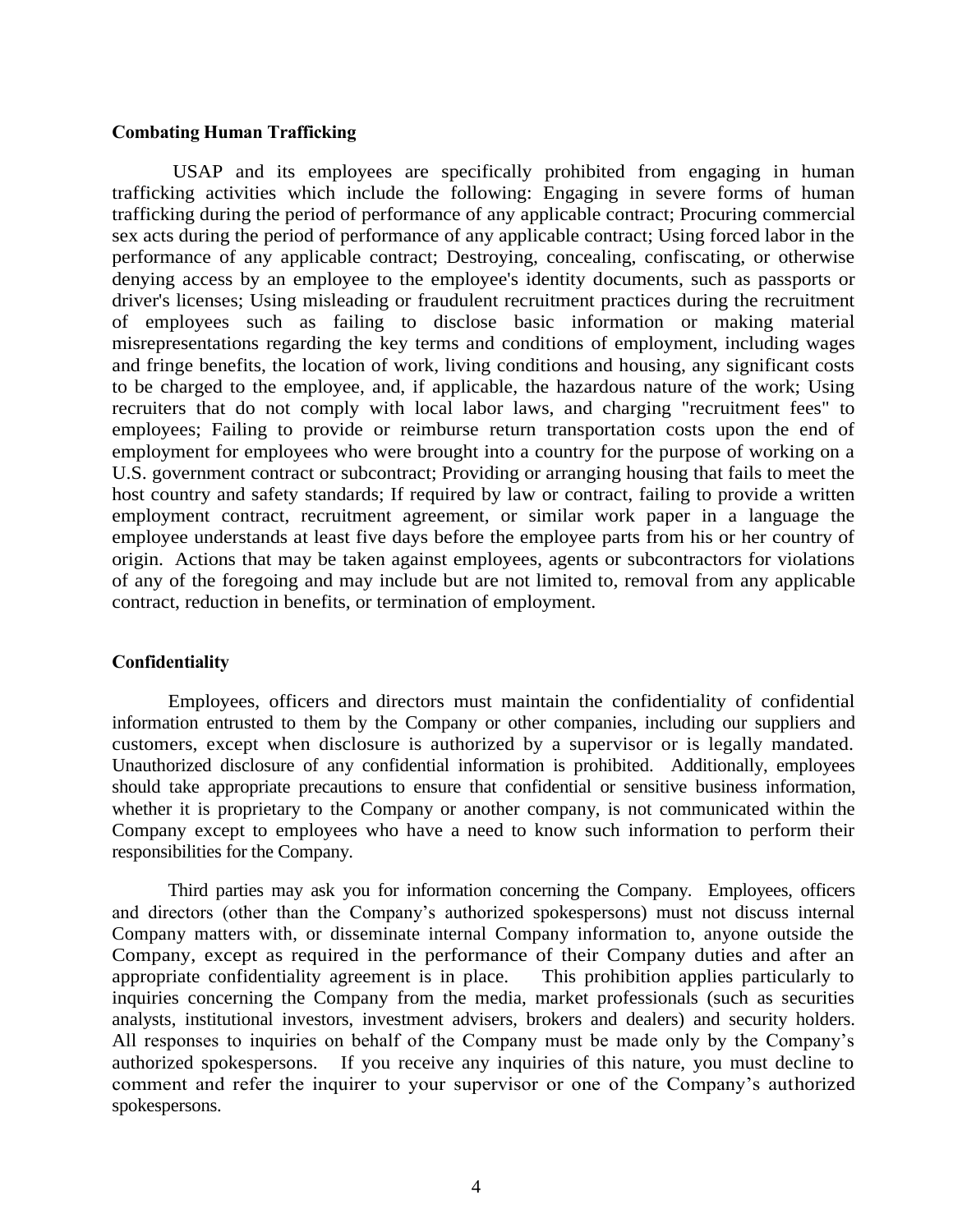You also must abide by any lawful obligations that you have to your former employer. These obligations may include restrictions on the use and disclosure of confidential information, restrictions on the solicitation of former colleagues to work at the Company and non-competition obligations.

#### **Honest and Ethical Conduct and Fair Dealing**

Employees, officers and directors should endeavor to deal honestly, ethically and fairly with the Company's suppliers, customers, competitors and employees. Statements regarding the Company's products and services must not be untrue, misleading, deceptive or fraudulent. You must not take unfair advantage of anyone through manipulation, concealment, abuse of privileged information, misrepresentation of material facts or any other unfair-dealing practice.

#### **Protection and Proper Use of Corporate Assets**

Employees, officers and directors should seek to protect the Company's assets. Theft, carelessness and waste have a direct impact on the Company's financial performance. Employees, officers and directors must use the Company's assets and services solely for legitimate business purposes of the Company and not for any personal benefit or the personal benefit of anyone else.

Employees, officers and directors must advance the Company's legitimate interests when the opportunity to do so arises. You must not take for yourself personal opportunities that are discovered through your position with the Company or the use of property or information of the Company.

# **Gifts and Gratuities**

The use of Company funds or assets for gifts, gratuities or other favors to employees or government officials is prohibited, except to the extent such gifts are in compliance with applicable law, nominal in amount and not given in consideration or expectation of any action by the recipient.

Employees, officers and directors must not accept, or permit any member of his or her immediate family to accept, any gifts, gratuities or other favors from any customer, supplier or other person doing or seeking to do business with the Company, other than items of nominal value. Any gifts that are not of nominal value should be returned immediately and reported to your supervisor. If immediate return is not practical, they should be given to the Company for charitable disposition or such other disposition as the Company believes appropriate in its sole discretion.

Common sense and moderation should prevail in business entertainment engaged in on behalf of the Company. Employees, officers and directors should provide, or accept, business entertainment to or from anyone doing business with the Company only if the entertainment is infrequent, modest and intended to serve legitimate business goals.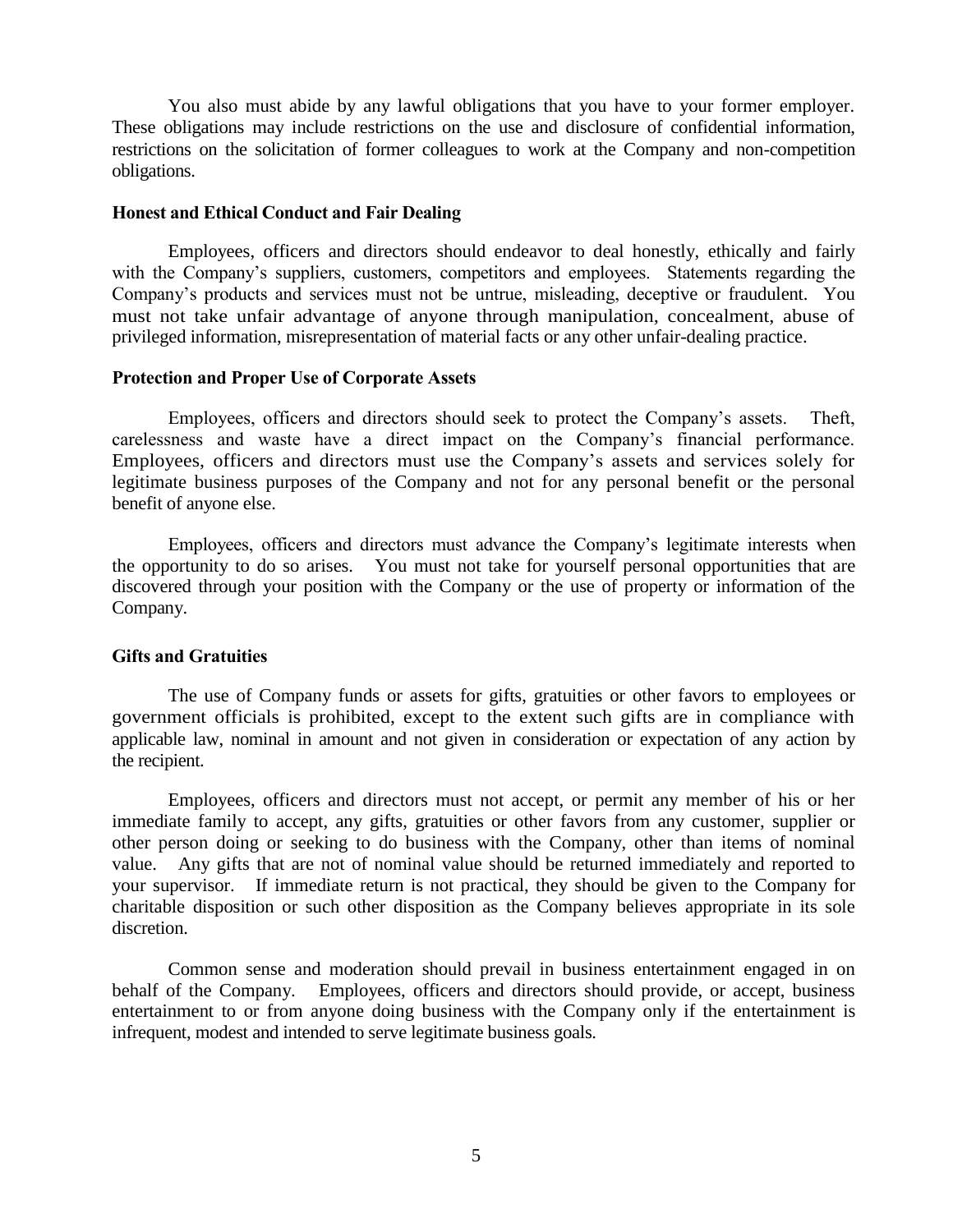Bribes and kickbacks are criminal acts and are strictly prohibited by law. You must not offer, give, solicit or receive any form of bribe or kickback anywhere in the world.

#### **Accuracy of Books and Records and Public Reports**

Employees, officers and directors must honestly and accurately report all business transactions. You are responsible for the accuracy of your records and reports. Accurate information is essential to the Company's ability to meet legal and regulatory obligations.

All Company books, records and accounts shall be maintained in accordance with all applicable regulations and standards and accurately reflect the true nature of the transactions they record. The financial statements of the Company shall conform to generally accepted accounting rules and the Company's accounting policies. No undisclosed or unrecorded account or fund shall be established for any purpose. No false or misleading entries shall be made in the Company's books or records for any reason, and no disbursement of corporate funds or other corporate property shall be made without adequate supporting documentation.

It is the policy of the Company to provide full, fair, accurate, timely and understandable disclosure in reports and documents filed with, or submitted to, the Securities and Exchange Commission and in other public communications.

### **Concerns Regarding Accounting or Auditing Matters**

Employees with concerns regarding questionable accounting or auditing matters or complaints regarding accounting, internal accounting controls or auditing matters may confidentially, and anonymously if they wish, submit such concerns or complaints in writing and forwarded in a sealed envelope to the Chairman of the Audit Committee, in care of the company's General Counsel, in an envelope clearly labeled with a legend such as "**Submitted pursuant to the whistleblower policy, to be opened by the Audit Committee only.**" If the employee would like to discuss any matter in connection with his or her good faith concern with the Audit Committee, the employee should indicate this desire within the submission and include his or her name, address and telephone number so that the Audit Committee can contact the employee if it deems it to be appropriate. Any such envelope received by the General Counsel shall be forwarded promptly and unopened to the Chairman of the Audit Committee. Employees may also file a report of any violations of this Code, on a confidential or anonymous basis, by contacting the Company's third-party ethics hotline provider at 844-254-3066 or via the web intake site **www.univstainless.ethicspoint.com**. Additionally, Employees may discuss or report such concerns on a non-confidential, non-anonymous basis by contacting the Company's General Counsel. All such concerns and complaints will be forwarded to the Audit Committee of the Board of Directors. A record of all complaints and concerns received will be prepared and retained by the Audit Committee.

The Audit Committee will evaluate the merits of any concerns or complaints received by it and authorize such follow-up actions, if any, as it deems necessary or appropriate to address the substance of the concern or complaint.

The Company will not discipline, discriminate against or retaliate against any employee who reports a complaint or concern, unless it is determined that the report was made with knowledge that it was false.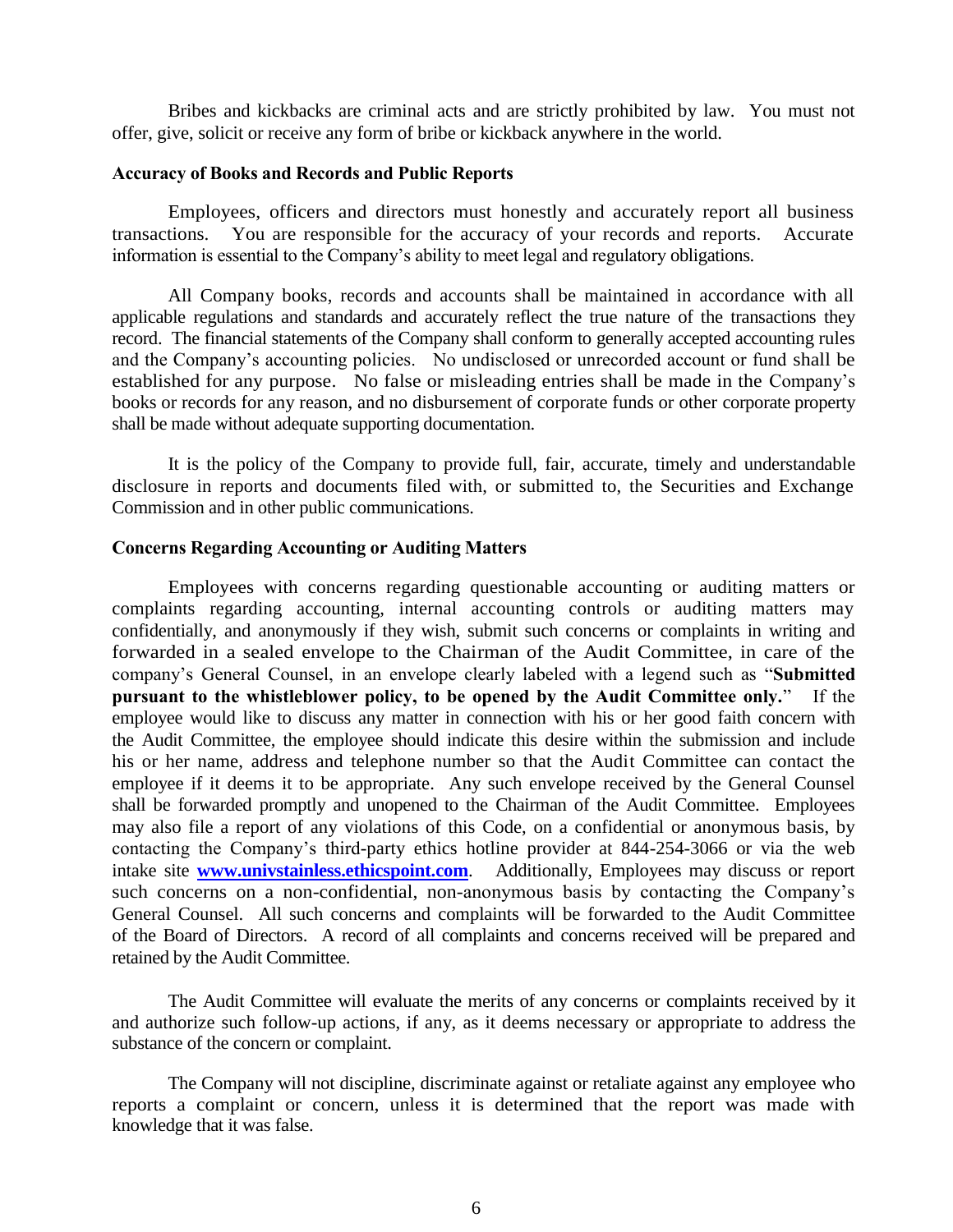#### **Waivers of this Code of Business Conduct and Ethics**

While some of the policies contained in this Code must be strictly adhered to and no exceptions can be allowed, in other cases exceptions may be possible. Any employee or officer who believes that an exception to any of these policies is appropriate in his or her case should first contact his or her immediate supervisor. If the supervisor agrees that an exception is appropriate, the approval of the Company's Chief Executive Officer must be obtained. The Company's Chief Executive Officer shall be responsible for maintaining a complete record of all requests for exceptions to any of these policies and the disposition of such requests.

Any executive officer or director who seeks an exception to any of these policies should first contact the Company's Chief Executive Officer. If the Chief Executive Officer agrees that an exception is appropriate, the approval of the Board of Directors of the Company must be obtained. Any waiver of this Code for executive officers or directors or any change to this Code that applies to executive officers or directors may be made only by the Board of Directors of the Company and will be disclosed in a Current Report on Form 8-K within five (5) business days and as otherwise required by law or stock exchange regulation.

#### **Reporting and Compliance Procedures**

Every employee, officer and director has the responsibility to ask questions, seek guidance, report suspected violations and express concerns regarding compliance with this Code. Any employee, officer or director who knows or believes that any other employee or representative of the Company has engaged or is engaging in Company-related conduct that violates applicable law or this Code should report such information to his or her supervisor or to the General Counsel or the Company's third-party ethics hotline, as described below. You may report such conduct openly or anonymously without fear of retaliation. The Company will not discipline, discriminate against or retaliate against any employee who reports such conduct, unless it is determined that the report was made with knowledge that it was false, or who cooperates in any investigation or inquiry regarding such conduct. **Any supervisor who receives a report of a violation of this Code must immediately inform the General Counsel**.

# **You may also file a report of any violations of this Code, on a confidential or anonymous basis, by contacting the Company's third-party ethics hotline provider at 844- 254-3066 or via the web intake site [www.univstainless.ethicspoint.com](file://///univstainless/bvl/HR/Kris%20Stuff/BUSINESS%20CONDUCT%20&%20ETHICS/2017/www.univstainless.ethicspoint.com)**.

Once a report is filed, the appropriate personnel shall receive notice of the complaint and will investigate the alleged violation of this Code and he or she shall, as appropriate, (a) evaluate such information, (b) if the alleged violation involves an executive officer or a director, inform the Chief Executive Officer and Board of Directors of the alleged violation, (c) determine whether it is necessary to conduct an informal inquiry or a formal investigation and, if so, initiate such inquiry or investigation and (d) report the results of any such inquiry or investigation, together with a recommendation as to disposition of the matter, to the Chief Executive Officer for action, or if the alleged violation involves an executive officer or a director, report the results of any such inquiry or investigation to the Board of Directors or a committee thereof. Employees, officers and directors are expected to cooperate fully with any inquiry or investigation by the Company regarding an alleged violation of this Code. Failure to cooperate with any such inquiry or investigation may result in disciplinary action, up to and including discharge.